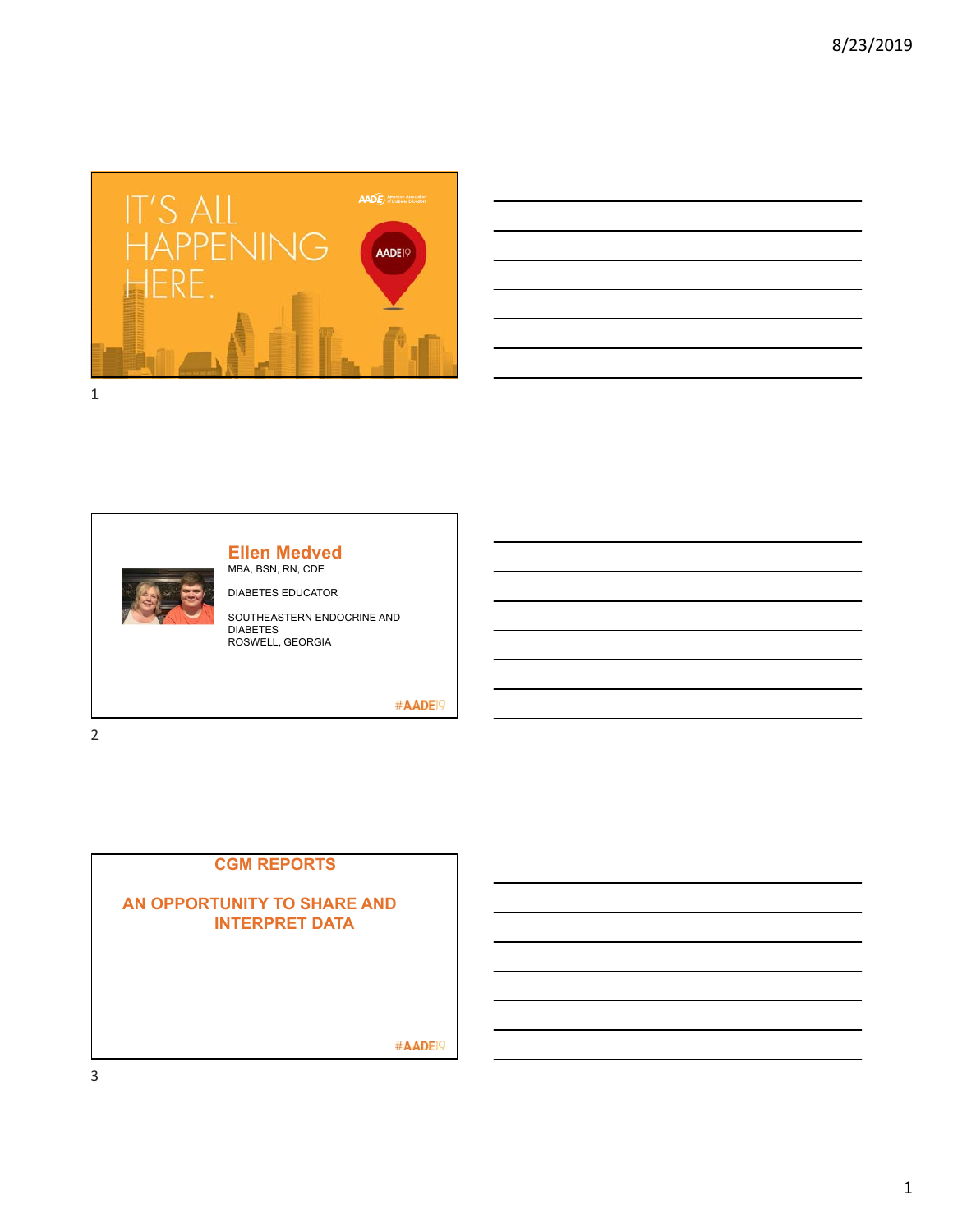# **Disclosure to Participants**

- 
- Notice of Requirements For Successful Completion Please refer to learning goals and objectives Learners must attend the full activity and complete the evaluation in order to claim continuing education credit/hours
- Conflict of Interest (COI) and Financial Relationship Disclosures: Speaker's Bureau: Abbott Diabetes Care, Shareholder: BD
- 
- Non-Endorsement of Products:<br>
 Accredited status does not imply endorsement by AADE, ANCC, ACPE or CDR of any commercial products<br>
displayed in conjunction with this educational activity<br>
 Off-Label Use:
	- Participants will be notified by speakers to any product used for a purpose other than for which it was approved by the Food and Drug Administration.

#AADE<sup>19</sup>

4

#### **Learning Objectives**

- 1. Demonstrate awareness of three CGM reports
- 2. Demonstrate key points of discussions with patients
- 3. Discuss and recommend changes or outcomes of CGM reports to providers

#AADE<sup>19</sup>

5

# **DIABETES EDUCATORS ARE EXPERTS!**

- Interpret CGM reports-Quickly and Effectively for Providers and Patients
- Motivate individuals to Change
- Collaborate with team-Providers, CDEs

#AADE<sup>19</sup>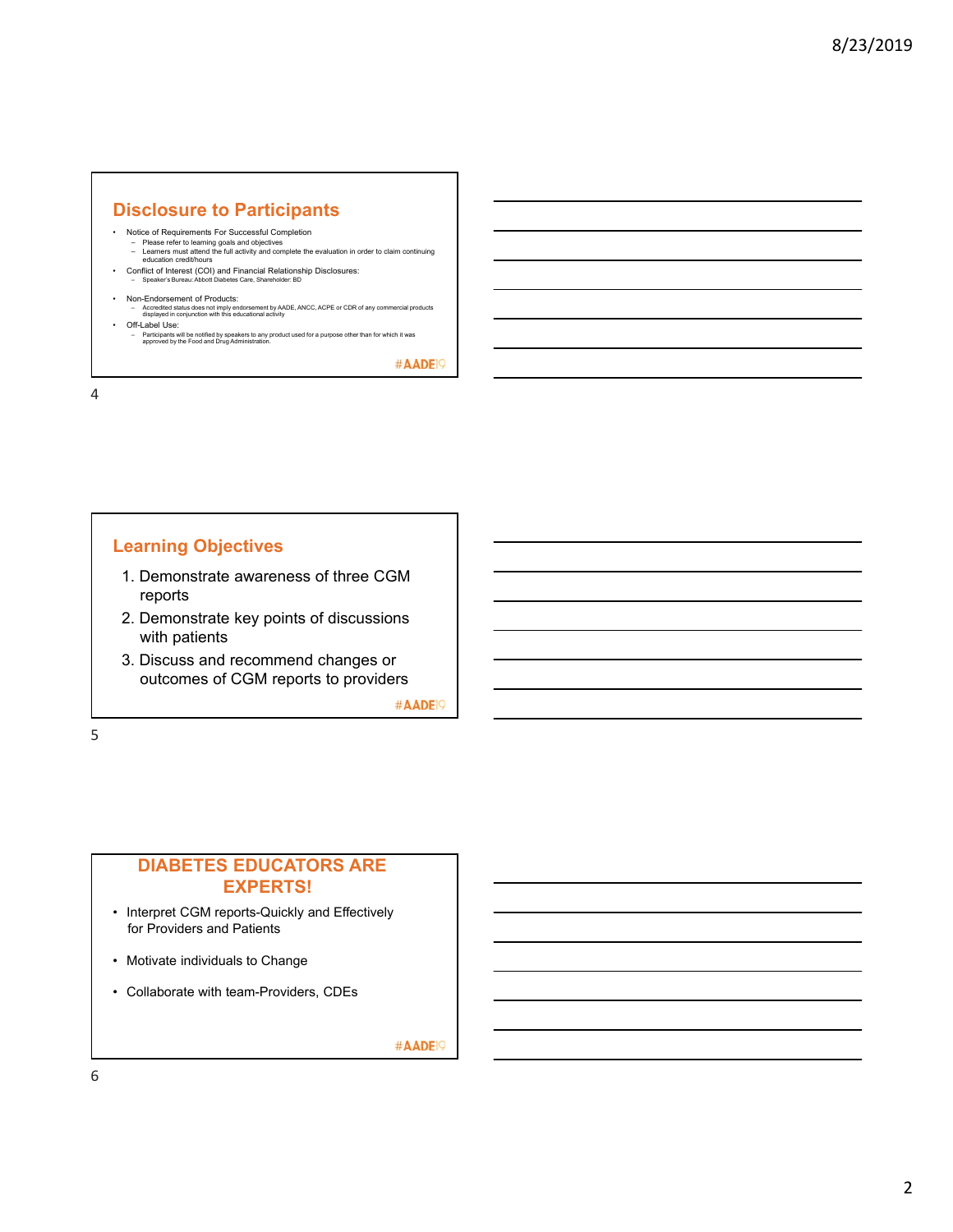# **Project Vision**



- Leveraging technology driven diabetes care, education and support
- Delivery for the Quadruple Aim
- Diabetes Educators have the answers

#AADE<sup>19</sup>

7



## **Other CGM reports**

- Eversense by Senseonics-web based application used with an implantable 90 day Continuous glucose monitor
- Our practice has not used this CGM and I have no experience with the data management system or reports; therefore the information will not be included #AADE<sup>19</sup>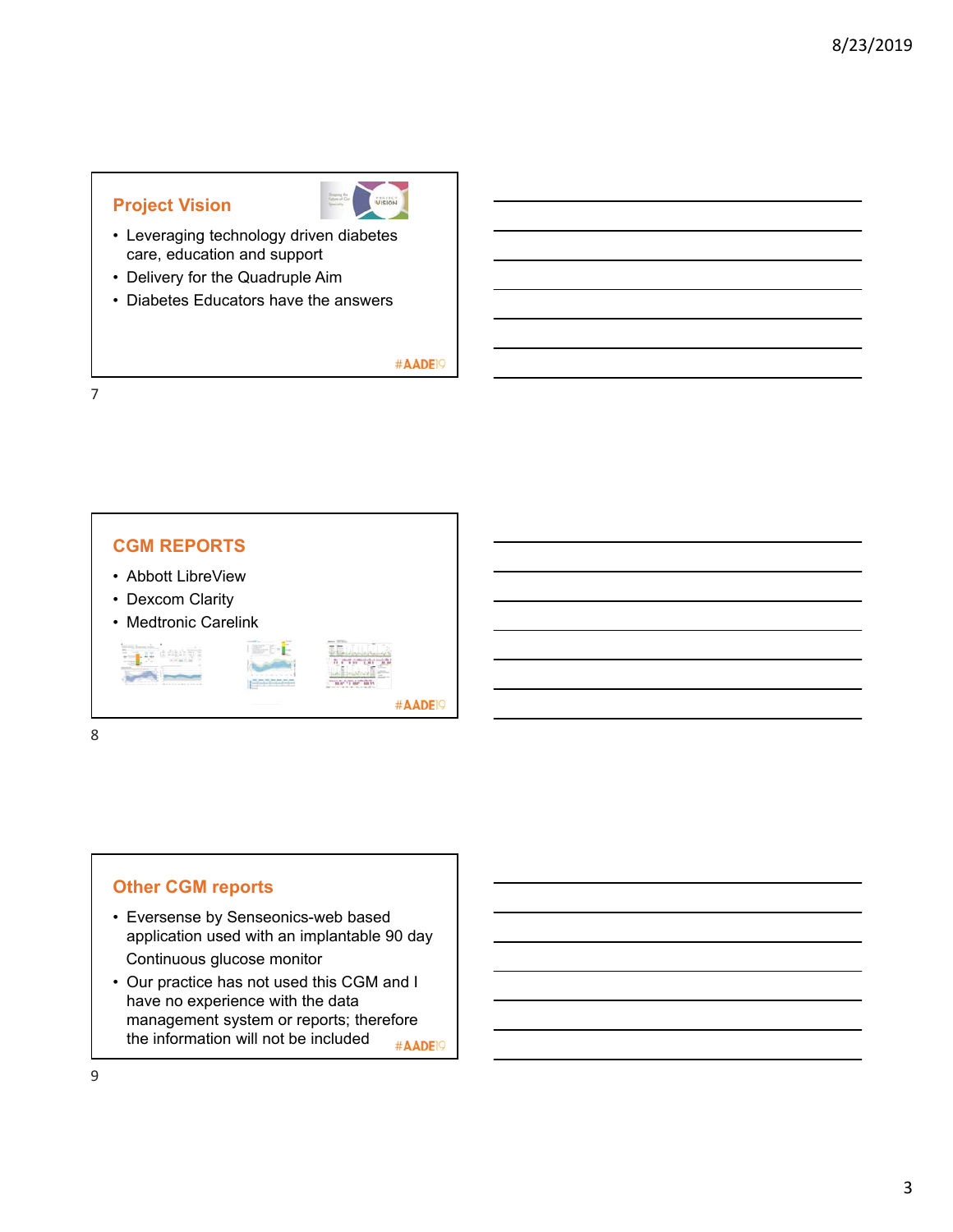









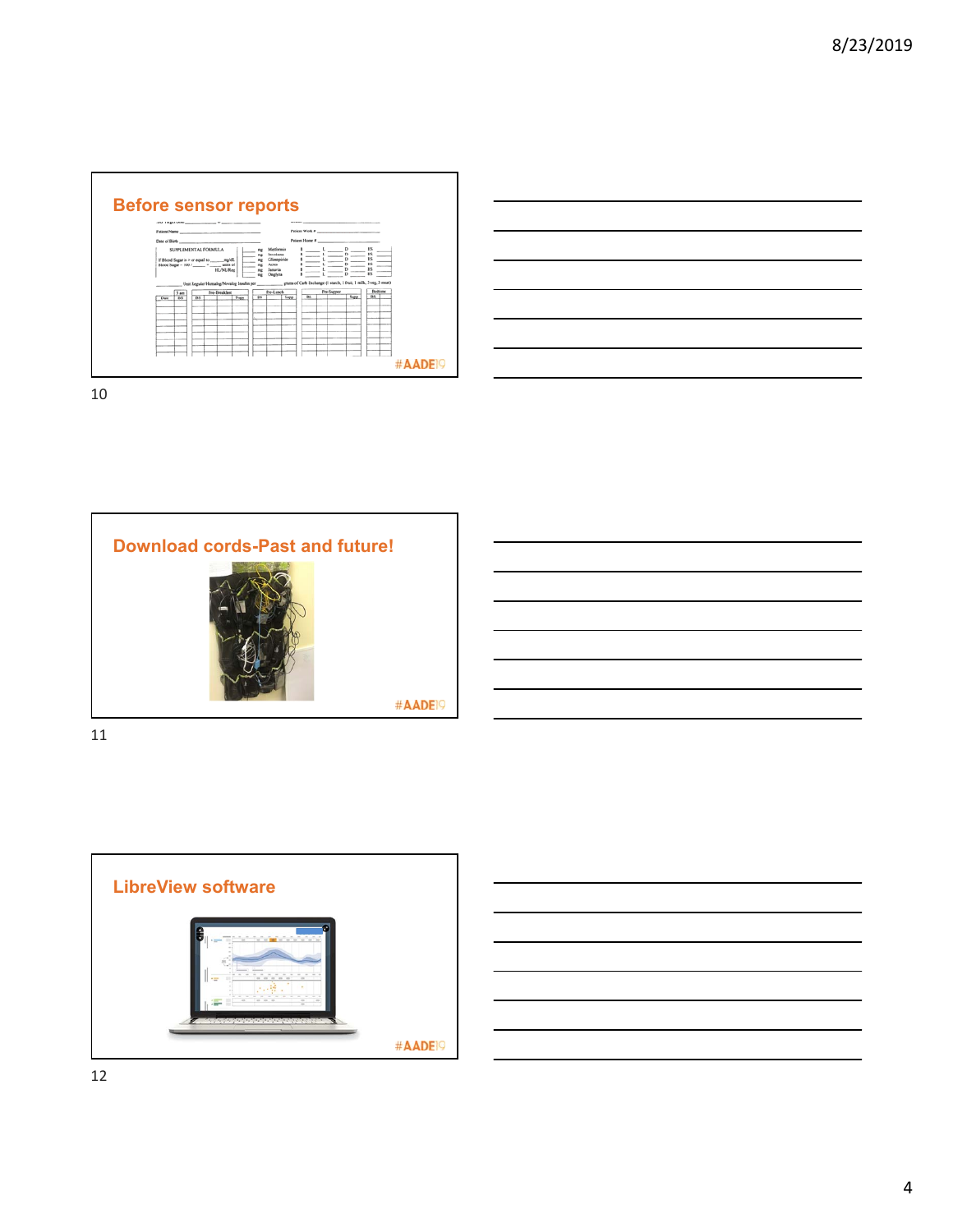# **Share reports**

- LibreView-allows patients to share glucose data with healthcare providers
- Patients can upload the reader data or use the Freestyle LibreLink app
- www.LibreView.com
- Email invite from provider or Clinic Code

#AADE<sup>19</sup>

13



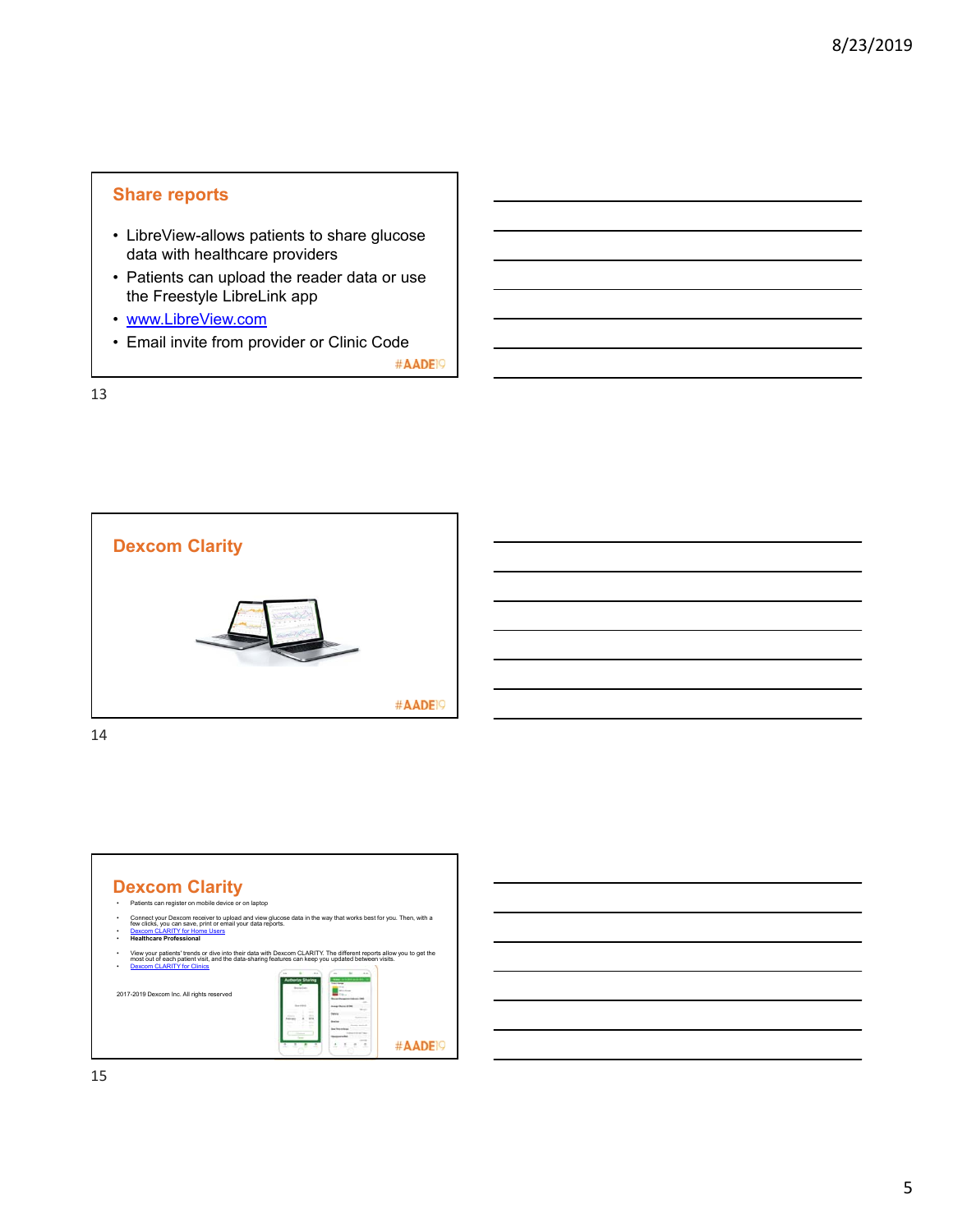

#### **Medtronic Carelink**

- CareLink™ Personal software is a free web based program that collects information directly from your diabetes management system. It allows you to generate reports that can be used during your doctor's visits and to monitor your own progress. http:
- Carelink.minimed.com
- Carelink professional-contact Medtronic rep

#AADE<sup>19</sup>

17

### **TIPS ON REPORTS FOR PROVIDERS**

- Be the expert! Get familiar with the reports. Review reports with you reps and clinical managers to find out about best reports
- Select key reports and focus on these
- Discuss favorite reports with providers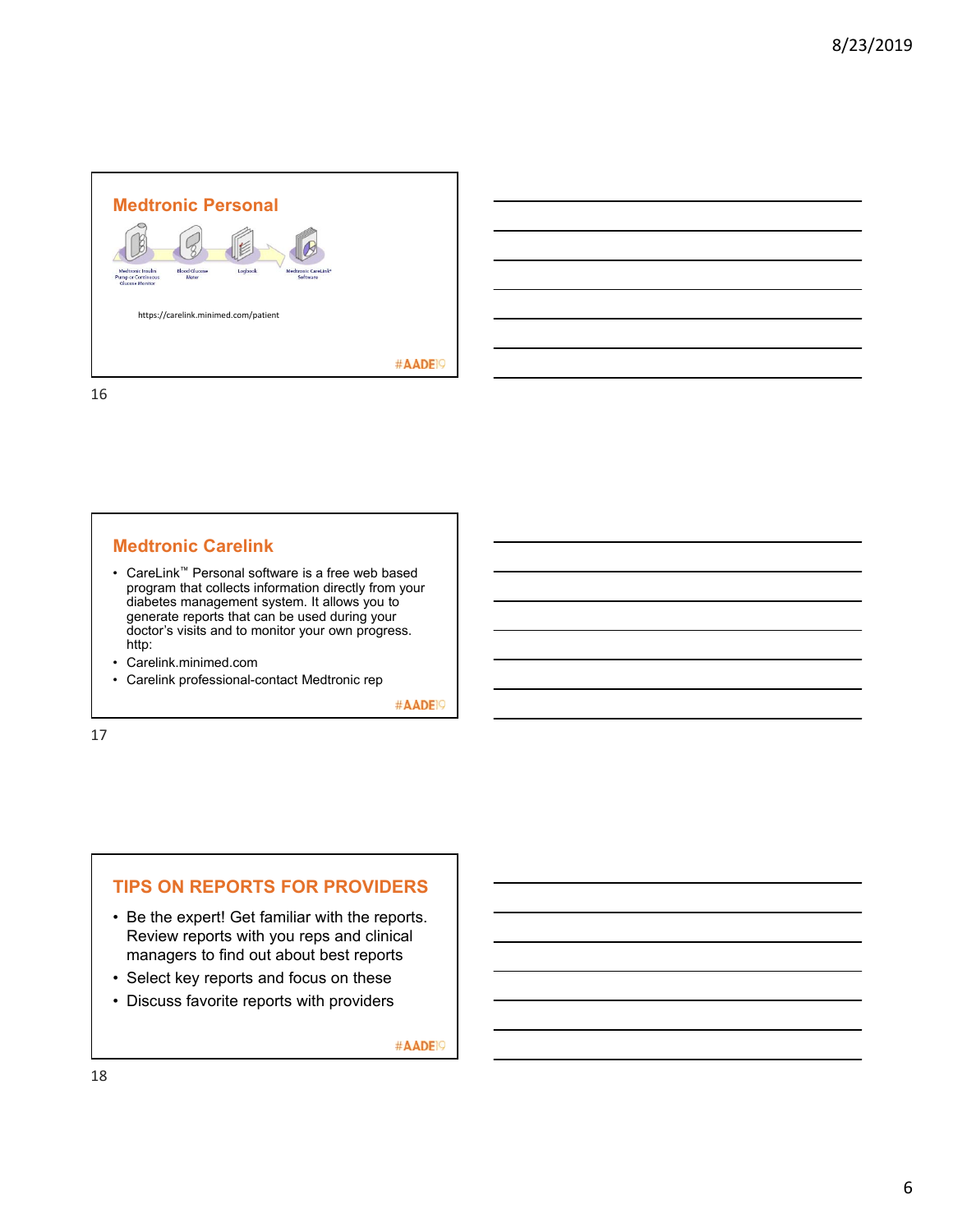### **Appointments**

- Upload readers or go to reports if already sharing
- Print reports or show reports on screen
- Dialogue with patients/family on reports

#AADE<sup>19</sup>

19

#### **Key reports-Buzz words**

- AGP-Ambulatory Glucose Profile-AACE recommended standardized report for retrospective CGM interpretation created by the IDC-
- Time in target-Time in Range
- Percentage in target, hypoglycemia, hyperglycemia

#AADE<sup>19</sup>

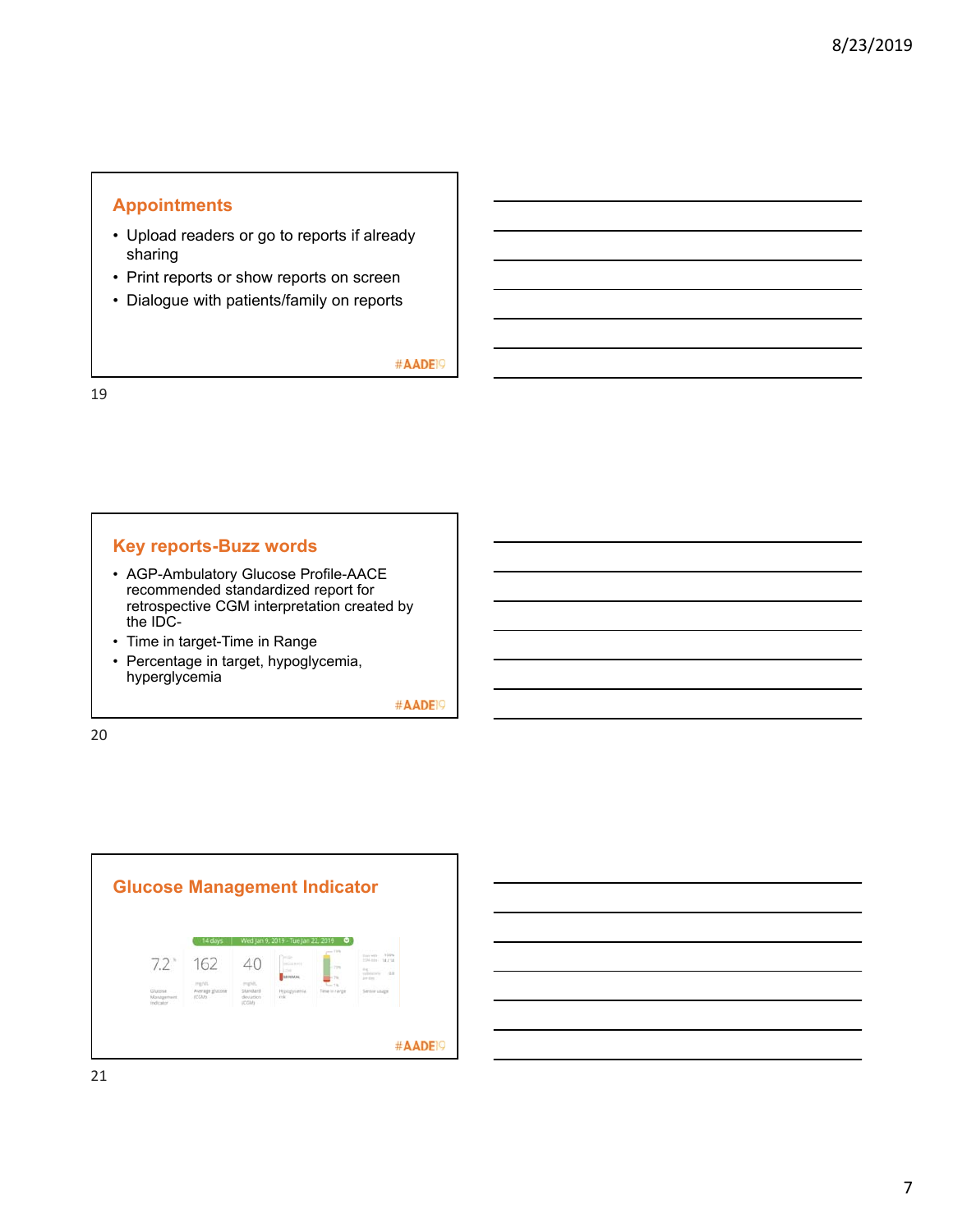## **How has CGM changed our practice**

Dr. Chip Reed states:

"We now have a truer picture of what is really happening with minimal effort from the patient. We can see better meal boluses, make changes easily and I and my patients can be more aggressive with treatments while looking at their trends on their CGMs"

#AADE<sup>19</sup>

22



23

#### **LibreView**

- CGM Glucose Pattern Summary-includes time in range, Coefficient of Variation and Standard Deviation (SD)
- Weekly Summary
- Snapshot
- Monthly summary-Calendar View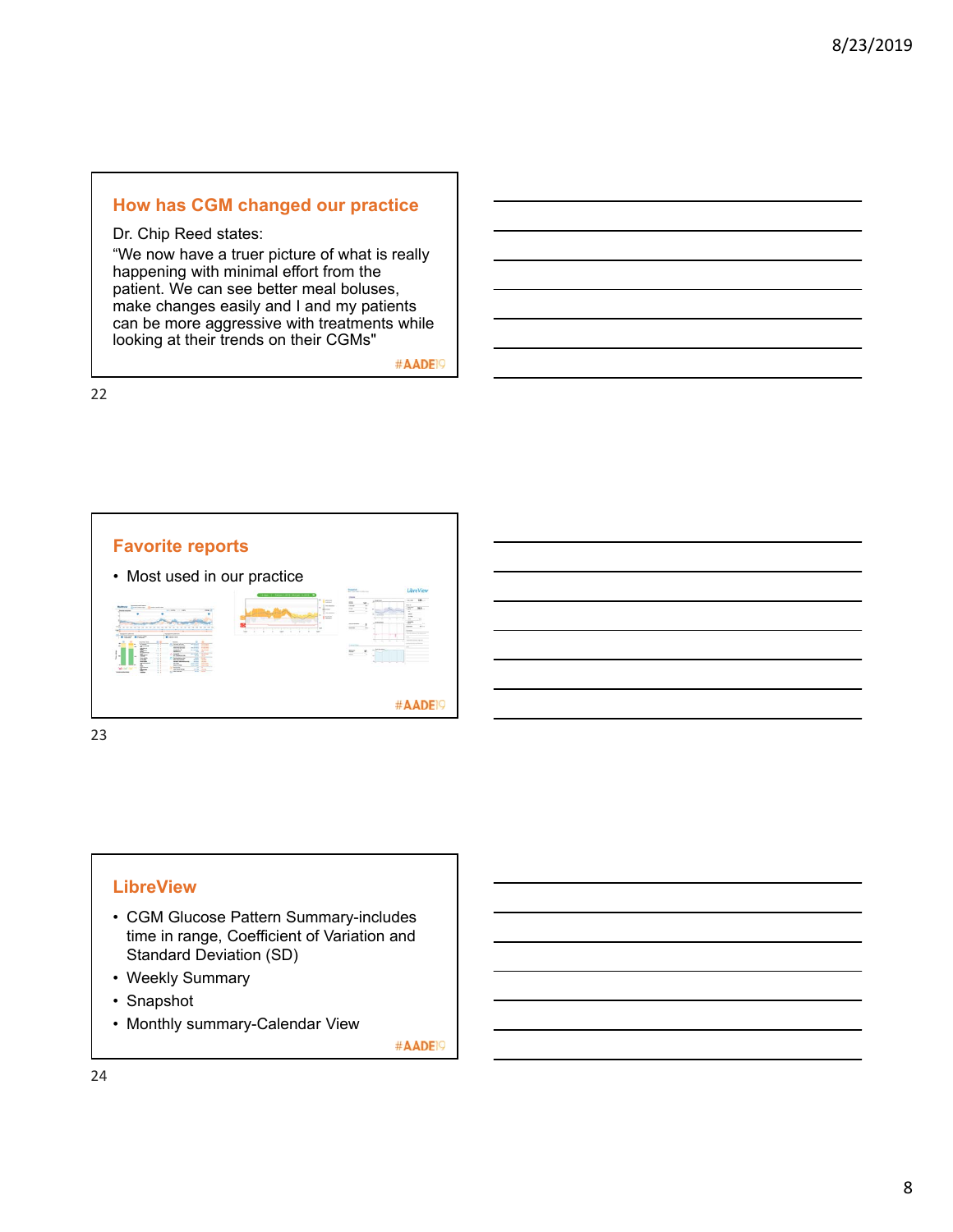| <b>Daily Glucose Summary</b><br>September 7, 2015 - September 20, 2015 (14 mon)<br>$2 - 4$<br>$E = 1$<br>÷<br>Ź<br>Ξ<br>÷<br>Ξ<br>e.<br>₩.<br>×<br>a.<br>m<br>Ξ.<br>٠<br><b>MN EZZ IM</b><br>$\lambda = 0.1$<br>in the<br>ă<br>瓢<br>m.<br>÷<br>an ain an<br>٠<br>m<br>z.<br>÷<br>ň.<br>Ξ.<br>÷<br>τ.<br>÷<br>w<br>z.<br>뇌<br>m.<br><b>MAY</b><br>pis<br>٠<br><b>SING ELS</b><br>$-11$<br>$\sim$ $\sim$ $\sim$<br>2<br>и.<br><b>Nort And-North Inn</b> | <b>LibreView</b> |                     |  |
|-------------------------------------------------------------------------------------------------------------------------------------------------------------------------------------------------------------------------------------------------------------------------------------------------------------------------------------------------------------------------------------------------------------------------------------------------------|------------------|---------------------|--|
|                                                                                                                                                                                                                                                                                                                                                                                                                                                       |                  |                     |  |
|                                                                                                                                                                                                                                                                                                                                                                                                                                                       |                  |                     |  |
|                                                                                                                                                                                                                                                                                                                                                                                                                                                       |                  |                     |  |
|                                                                                                                                                                                                                                                                                                                                                                                                                                                       |                  |                     |  |
|                                                                                                                                                                                                                                                                                                                                                                                                                                                       |                  |                     |  |
|                                                                                                                                                                                                                                                                                                                                                                                                                                                       |                  |                     |  |
|                                                                                                                                                                                                                                                                                                                                                                                                                                                       |                  |                     |  |
|                                                                                                                                                                                                                                                                                                                                                                                                                                                       |                  |                     |  |
|                                                                                                                                                                                                                                                                                                                                                                                                                                                       |                  | tion and<br>u.<br>٠ |  |
|                                                                                                                                                                                                                                                                                                                                                                                                                                                       |                  |                     |  |



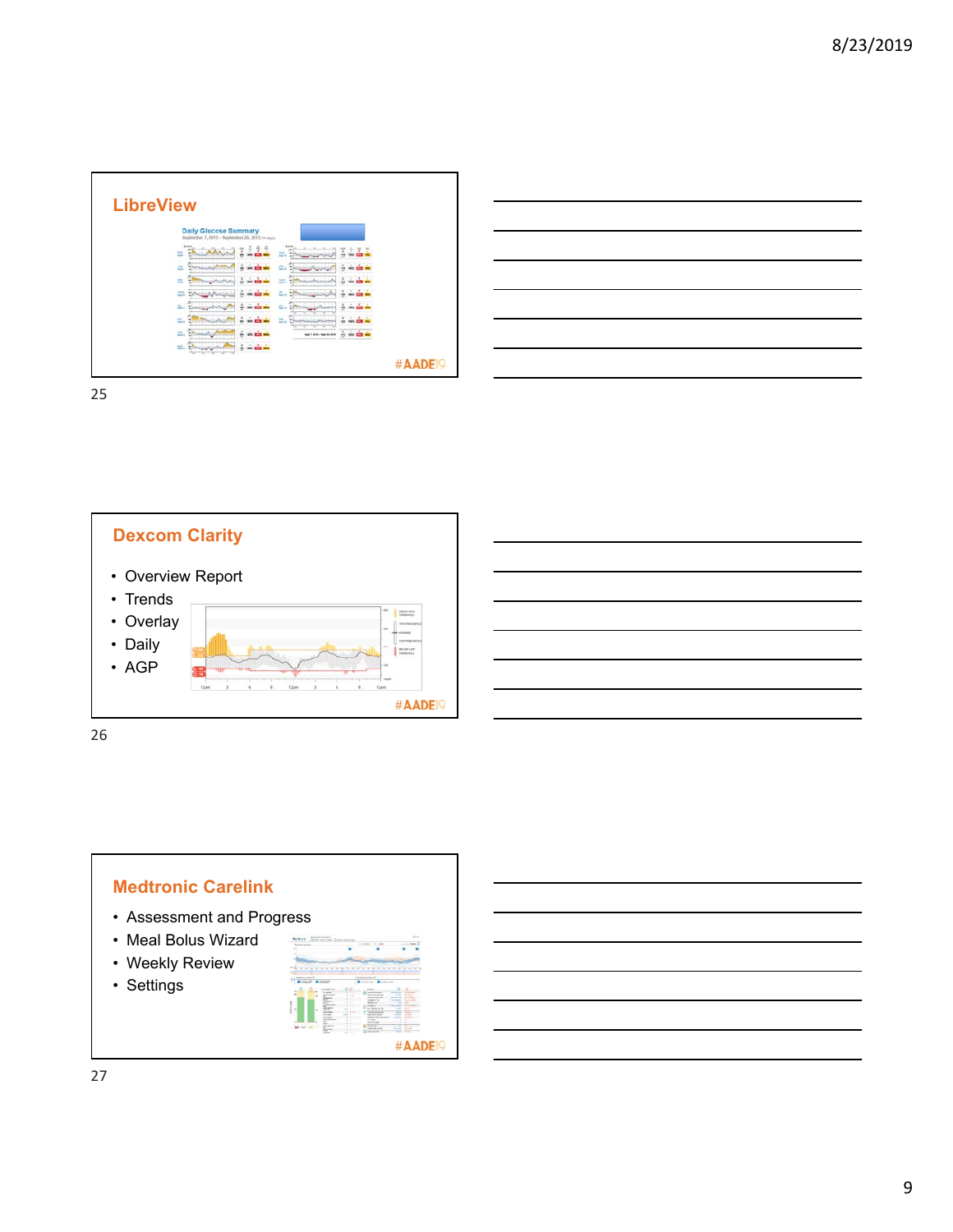#### **Break it down!**

- On overall assessment page-
- Ask questions-when do you eat, exercise, snack, sleep, take medications, Insulin
- Drink Coffee-Cover with Insulin?

#AADE<sup>19</sup>

28

#### **Break it down**

- Print in color! Patients & Providers can see better
- Mark on the reports!
- Give copy to patients or show them on mobile device and report screen

#AADE<sup>19</sup>



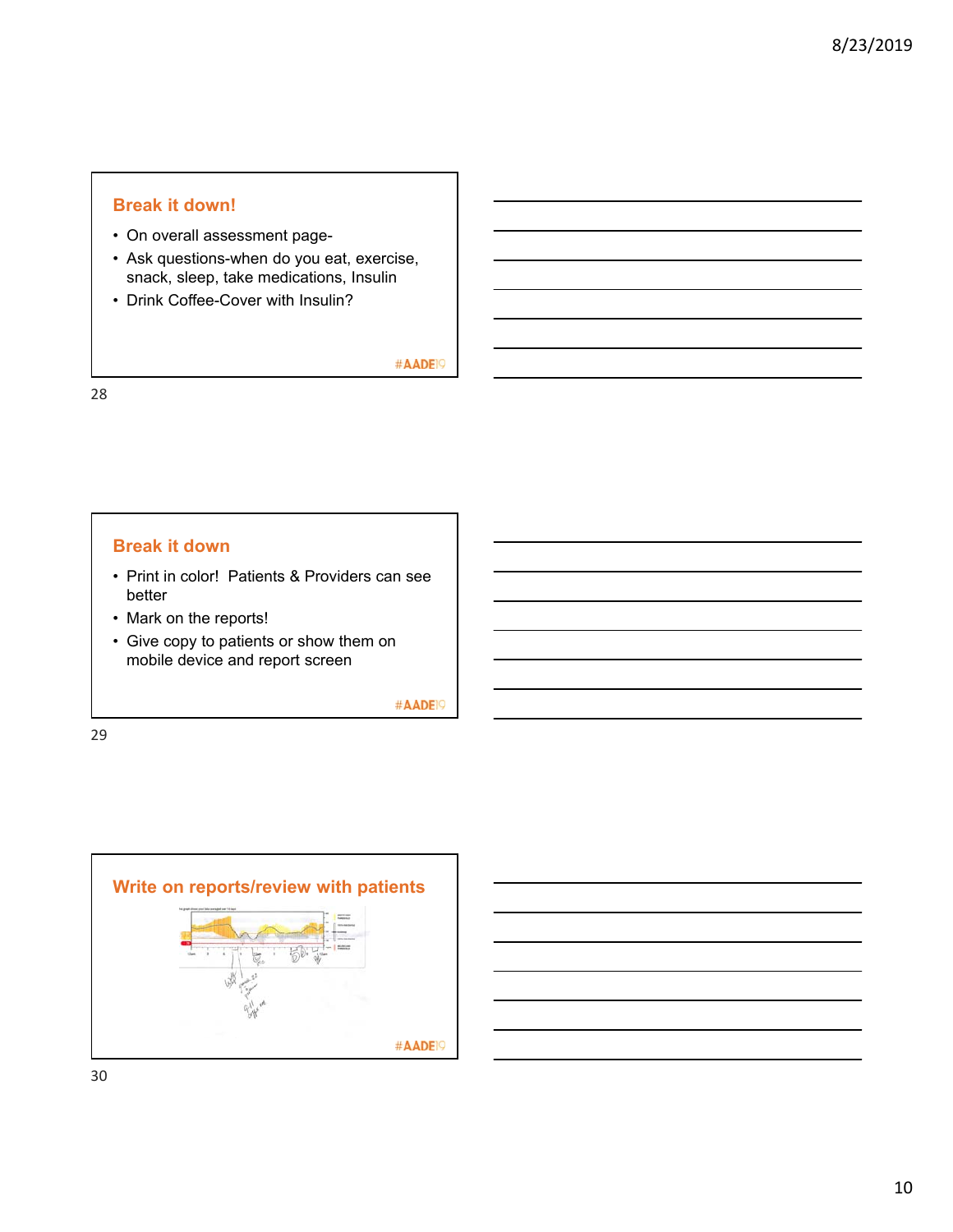### **Recommendations**

- Ask patients!
- Considerations:
- Carb ratios, Basal rates, Correction factors, target, Active Insulin, Timing of Insulin, food, stress, other meds, oral meds, GLP-1s,
- Make changes-share with patients and providers

#AADE<sup>19</sup>

31

#### **Reimbursement**

- 95251-Interpretation of CGM
- 95249-Patient provided equipment- used only once unless pt upgrades to next generation of product-at least 72 hrs of data
- 95250-Professional owned placement/removal

#AADE<sup>19</sup>

32

#### **Case Study**

- 62 year old Male, with Type 1
- Omnipod and Dexcom G6
- Time in range 74.5%
- High 18%
- Low 9.4%
- Wake up avg 150, Pre lunch, dinner & HS 100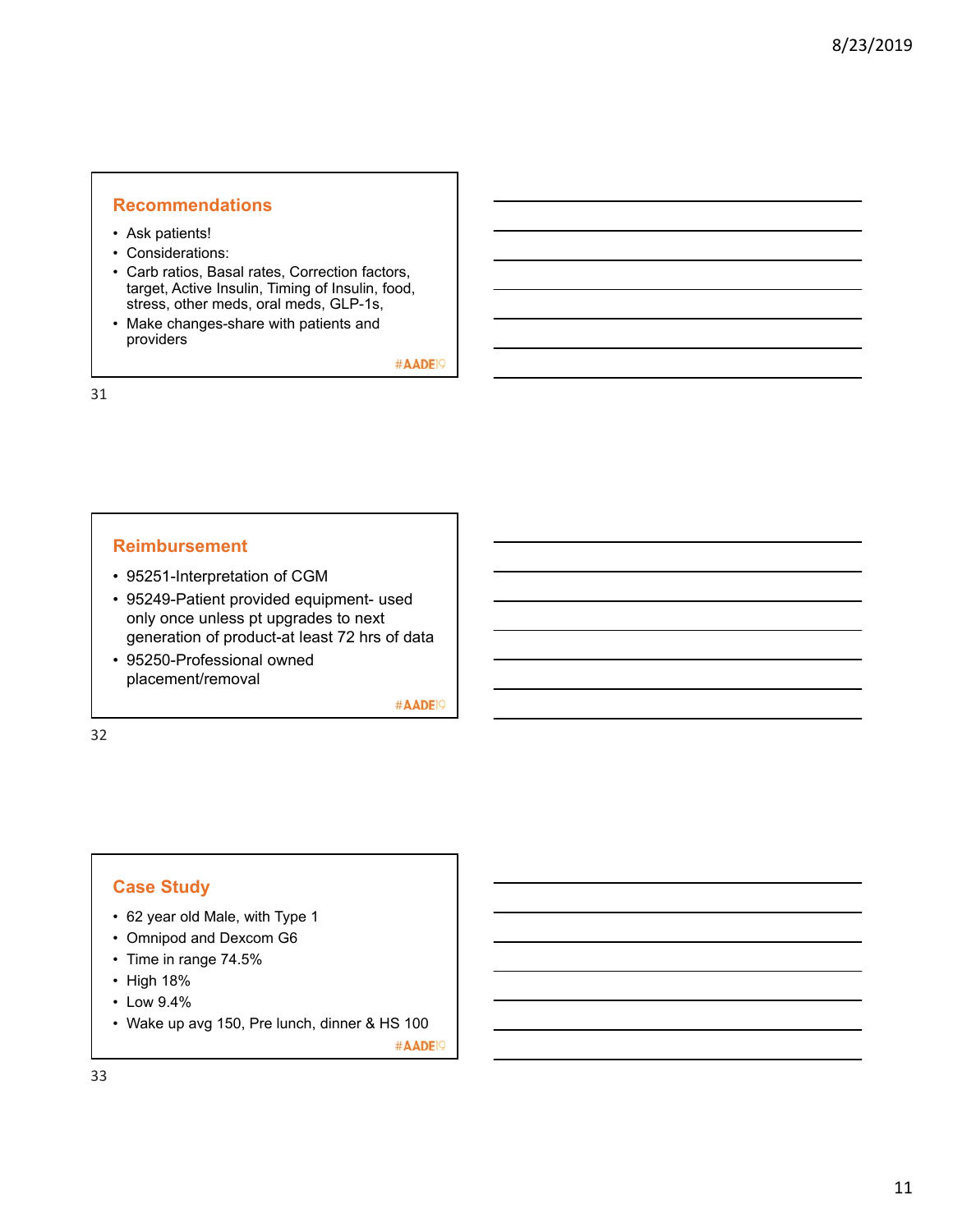





#### **Recommendations**

- No changes
- Pt works out 5 days/week running on weekends and cardio in gym 2-3x days and weights other days
- Does not eat breakfast
- Discuss with patient-lifestyle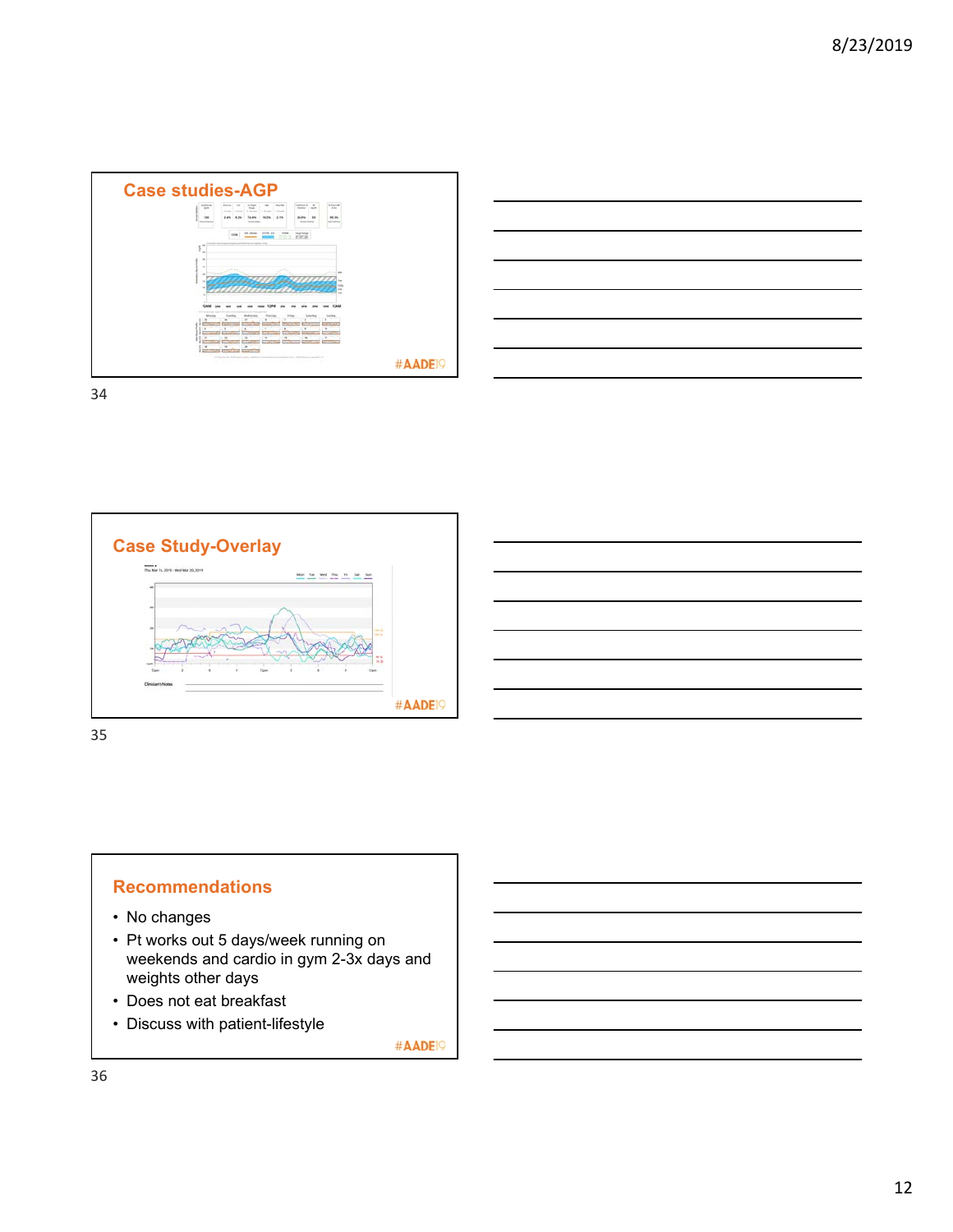# **Case Study**

- 70 year old Type 2 male
- Degludec 50 units
- Insulin Human inhaled powder 12 units with meals

#AADE19

37



38



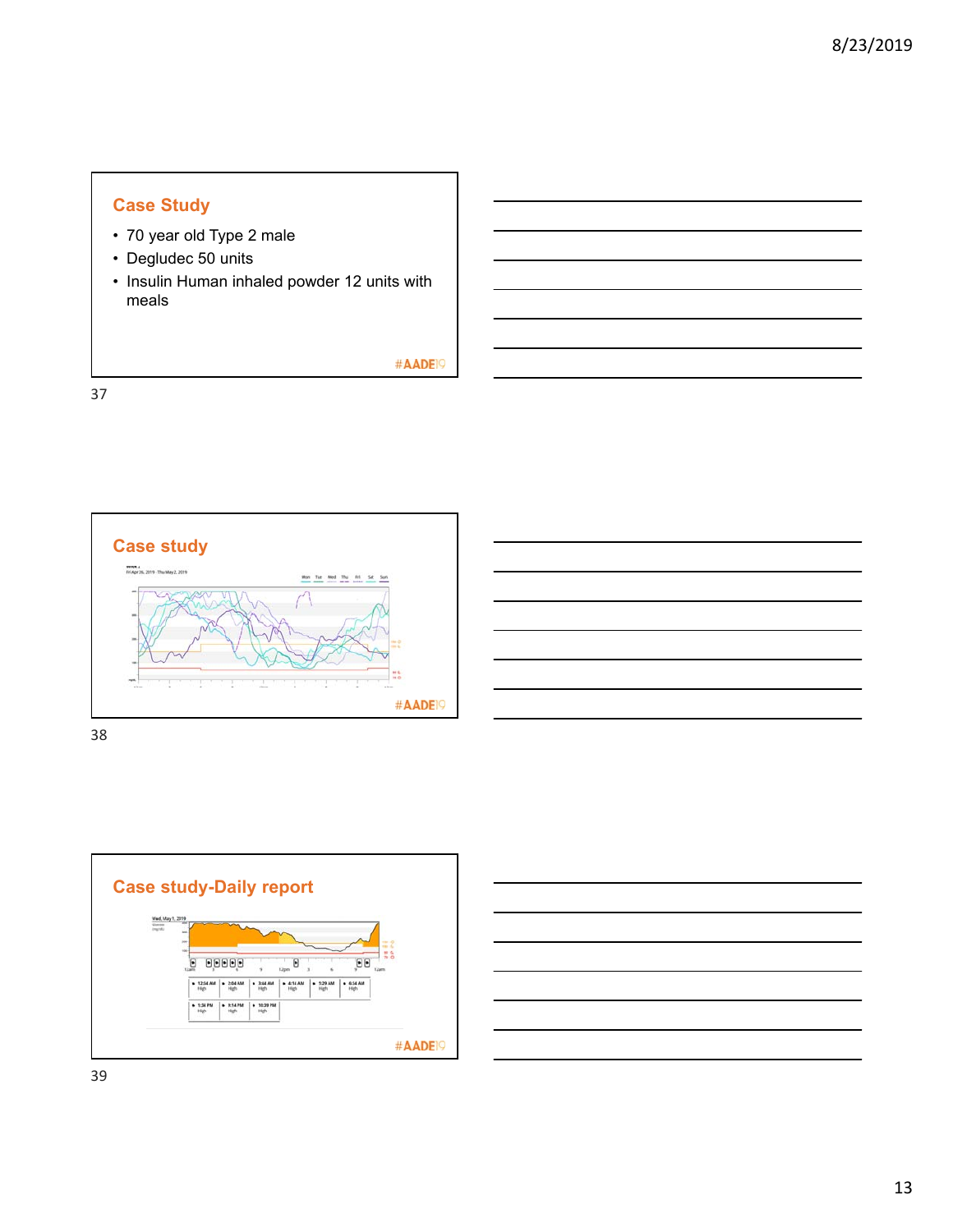



# **Case Study**

- Continue Insulin Human inhaled powder 12 units with meals
- Add 4 units Insulin Human inhaled powder of @ midnight
- Patient up from 12a-4am-may snack throughout night
- Remind him to take his medication #AADE<sup>19</sup>

41

## **Case Study**

- 33 year old Type 1 female
- Degludec U-200 70 units @ hs
- Insulin Human inhaled powder 20 units Breakfast
- 36 units @ lunch and 36 units @ dinner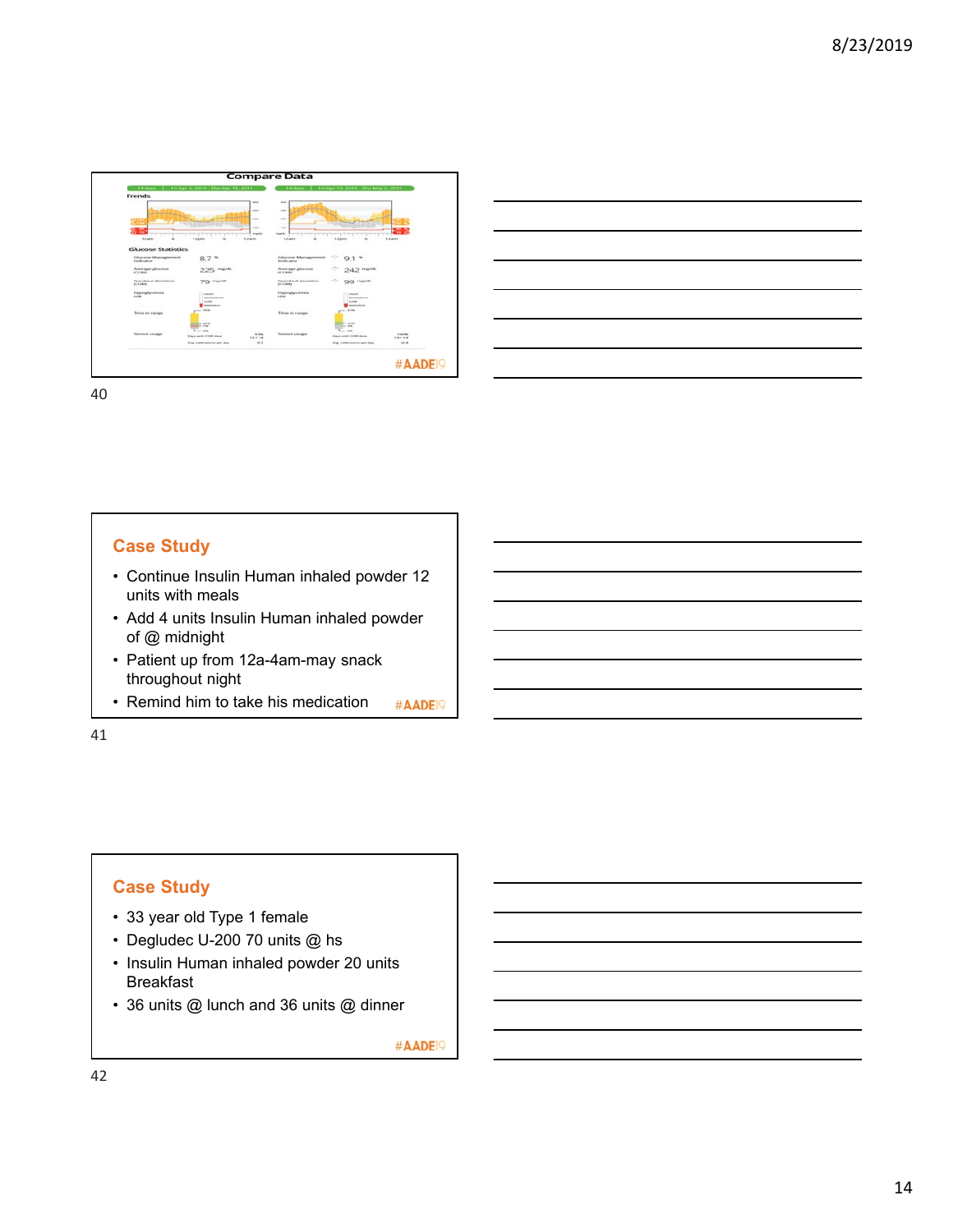







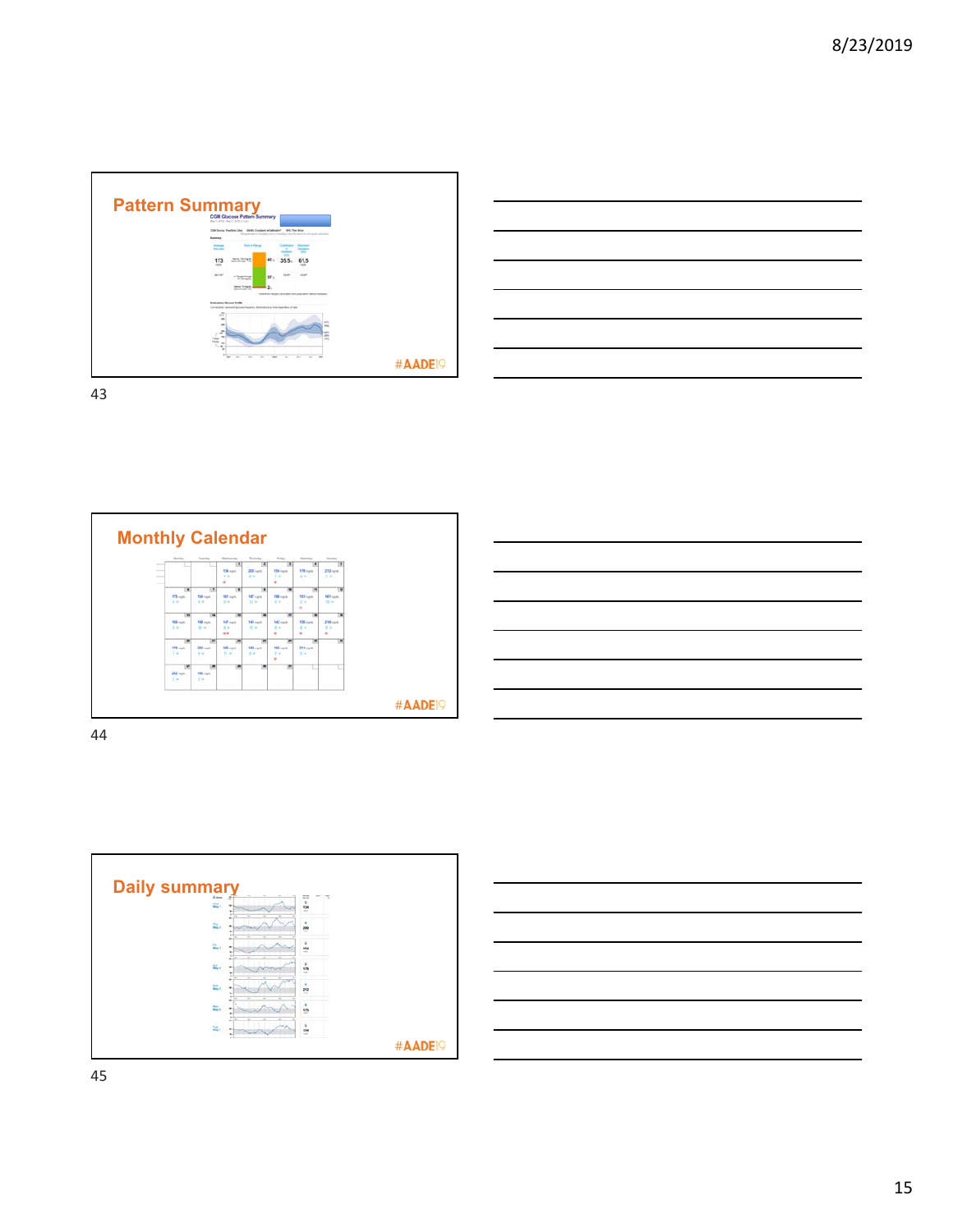



# **Case study**

- Continue Insulin Human inhaled powder doses at breakfast and lunch
- Increase dinner Insulin Human inhaled powder dose to 60 units
- BG-100/5
- Continue Degludec

#AADE<sup>19</sup>

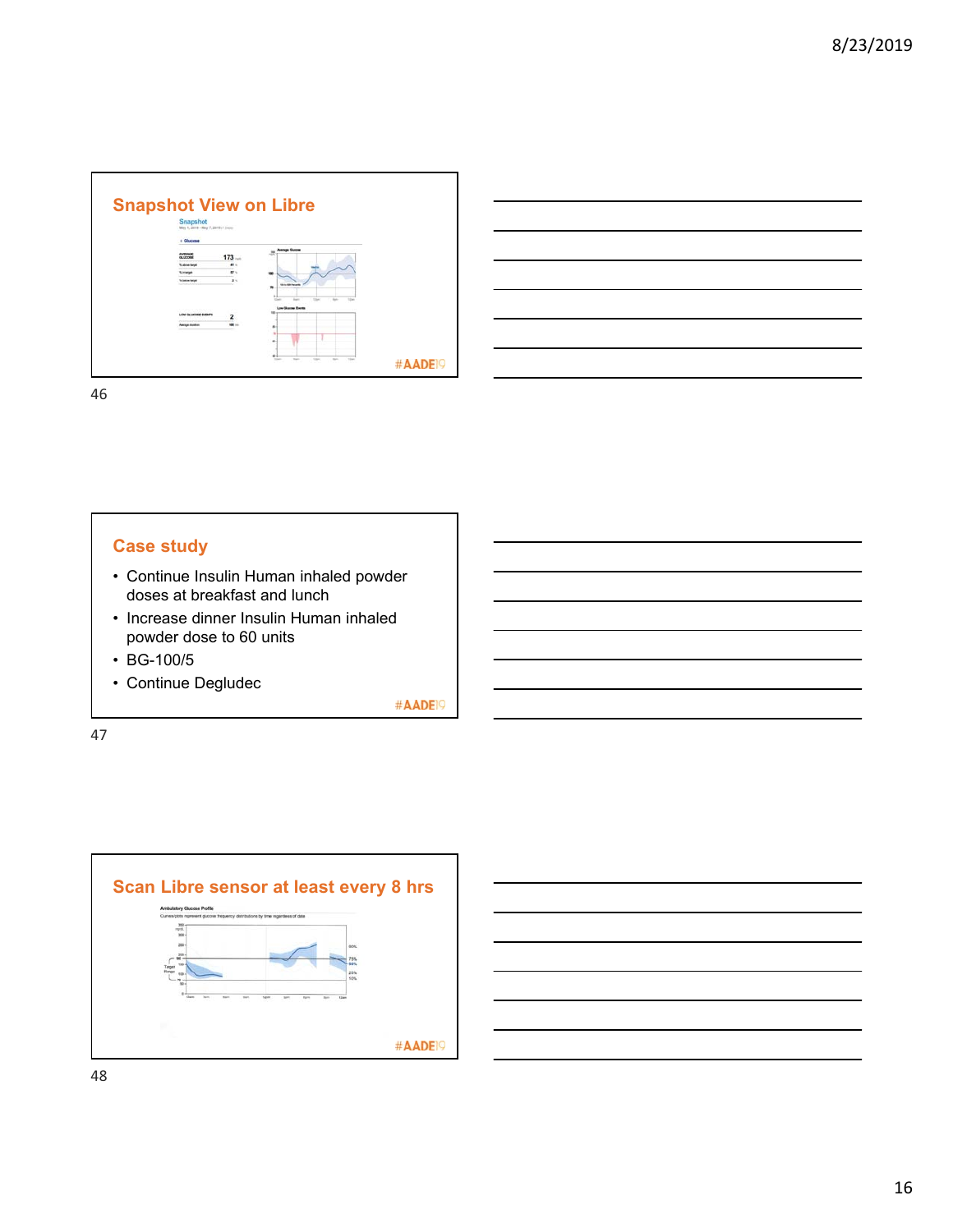# **Case study**

• 68 year old Female Type 1 on Medtronic 670 G pump Total Basal Delivery in Auto Mode 18 units

Total Basal Delivery in Manual 17.25 units

#AADE<sup>19</sup>

49



50



- Time in range-83%
- Last A1c 6.7%
- 0% A1C
- 98% in Auto Mode

#AADE<sup>19</sup>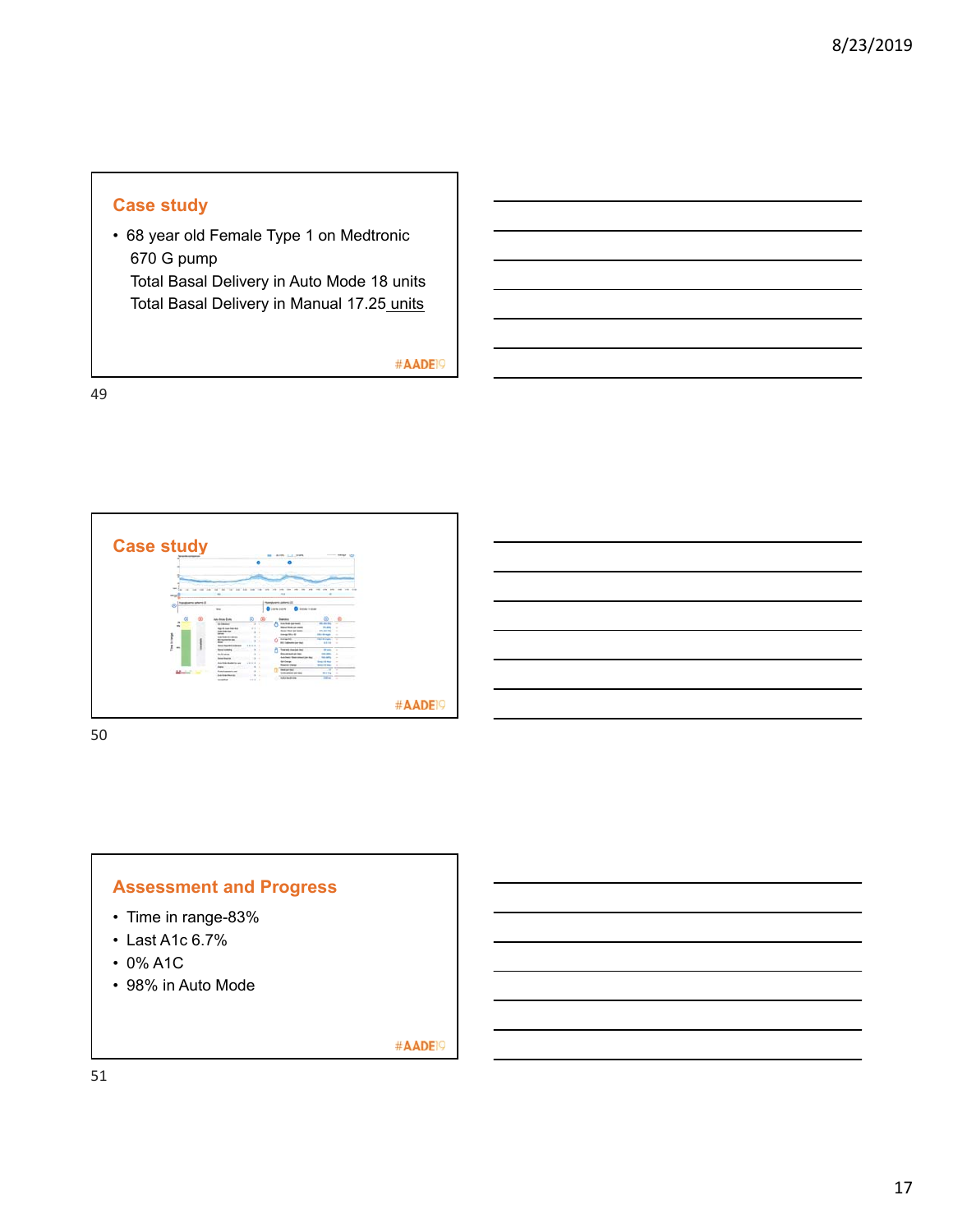







# **Involve patients in their reports!**

- Explain the share features!
- Set up or invite them during the appointment when training on CGMs
- Have clinic codes available and directions written for patients
- Engage support system-family members and your staff